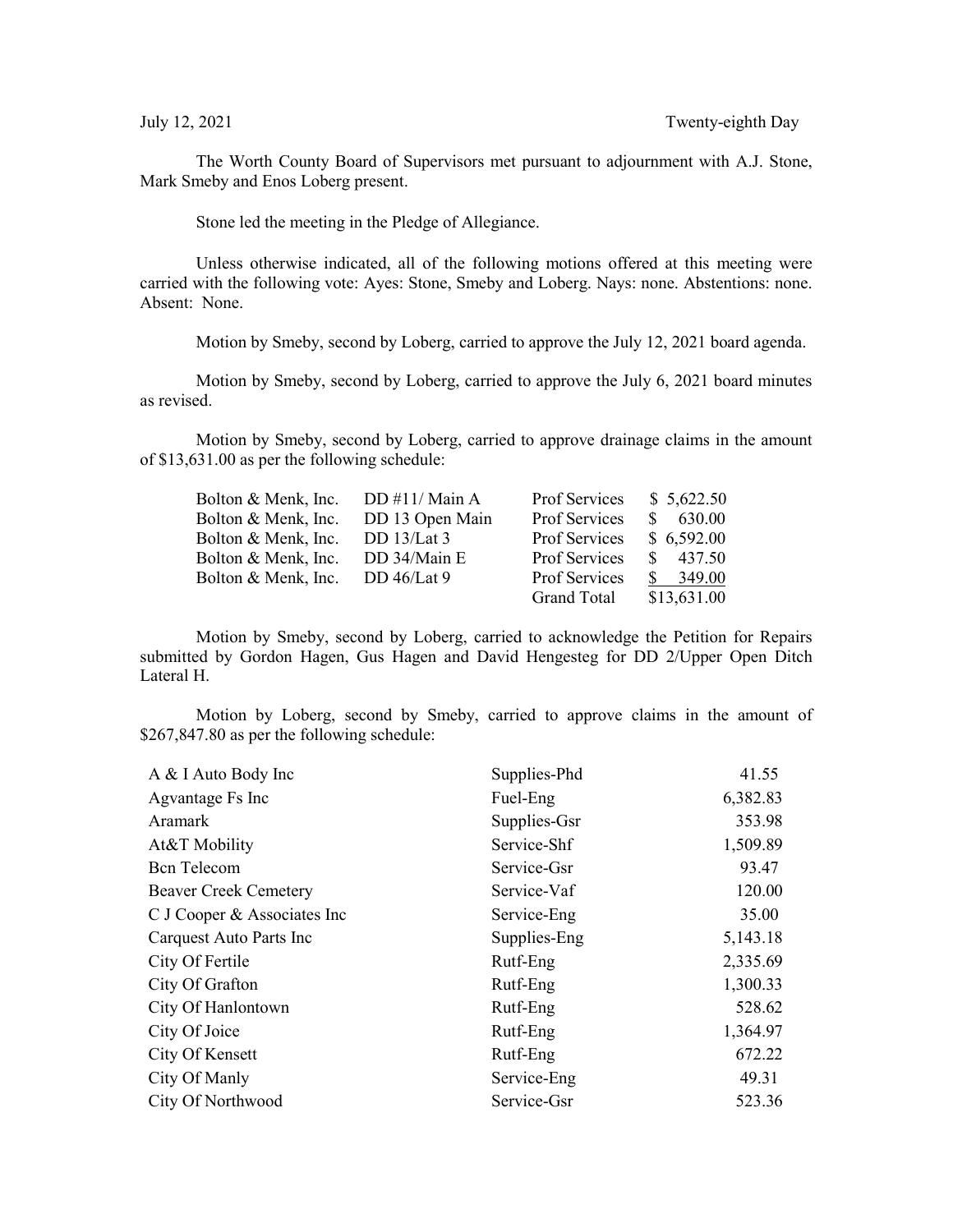| Dana Young                               | Service-Mex        | 100.00     |
|------------------------------------------|--------------------|------------|
| Diamond Mowers Inc                       | Parts-Eng          | 891.99     |
| Elim Lutheran Free Congregation Cemetery | Service-Vaf        | 60.00      |
| <b>Elk Grove Cemetery</b>                | Service-Vaf        | 12.00      |
| Elwood, O'donohoe, Braun & White, Llp    | Service-Juj        | 667.80     |
| Falkstone Llc                            | Rock-Eng           | 9,049.88   |
| <b>Grafton Cemetery Assn</b>             | Service-Vaf        | 630.00     |
| Greve Law Office                         | Rent & Payroll-Aty | 6,239.58   |
| Grp & Associates Inc                     | Service-Phd        | 36.00      |
| Hartland Lubricants & Chemicals          | Supplies-Eng       | 455.69     |
| Huber Supply Co Inc                      | Supplies-Eng       | 187.26     |
| Ia Dept Of Natural Resources             | Fee-Wat            | 438.74     |
| Ia Law Enforcement Academy               | Edu-Shf            | 125.00     |
| Ia Secretary Of State                    | Notary-Shf         | 30.00      |
| Icap                                     | Service-Ins        | 119,968.00 |
| Idda                                     | Dues-Drng          | 6,375.00   |
| Imwca                                    | Wk Comp Prem-Ins   | 18,940.00  |
| Institute Of Ia Cert Assessors           | Edu-Asr            | 1,110.00   |
| Ipac                                     | Fy22 Fee-Aud       | 3,723.80   |
| <b>Isac</b>                              | Dues-Org           | 5,900.00   |
| Jacki Backhaus                           | Reimb-Aud          | 527.79     |
| Jim Helgeson                             | Refund-Con         | 70.00      |
| Kelly Hardware                           | Supplies-Con       | 509.44     |
| Lexisnexis                               | Service-Aty        | 171.00     |
| Manly Junction Signal                    | Service-Sup        | 426.96     |
| Marco Technologies Llc                   | Service-Dap & Asr  | 504.15     |
| Marilyn Stayner                          | Service-911        | 1,022.00   |
| Nassco Inc.                              | Supplies-Gsr       | 52.17      |
| Nelson Family Trust                      | Rent-Shf           | 300.00     |
| Niacc                                    | Edu-Phd            | 6.00       |
| Northwood Anchor Inc                     | Service-Trs        | 1,733.54   |
| Northwood Sanitation Llc                 | Service-Gsr        | 191.50     |
| Nsb Bank                                 | Service-Dap        | 214.20     |
| Pathology Assoc Of Mason City            | Service-Mex        | 500.00     |
| Powerplan                                | Supplies-Eng       | 2,902.32   |
| Pria                                     | Dues-Rec           | 60.00      |
| Ram Systems                              | Service-Phd        | 720.00     |
| Reinhart Food Service Llc                | Supplies-Shf       | 534.87     |
| Shana Butler                             | Mileage-Phd        | 14.25      |
| <b>Silver Lake Cemetery</b>              | Service-Vaf        | 504.00     |
| Stephens-Peck Inc                        | Service-Trs        | 100.00     |
| <b>Sunset Rest Cemetery</b>              | Service-Vaf        | 2,742.00   |
| The Sidwell Company                      | Service-Dap        | 3,135.41   |